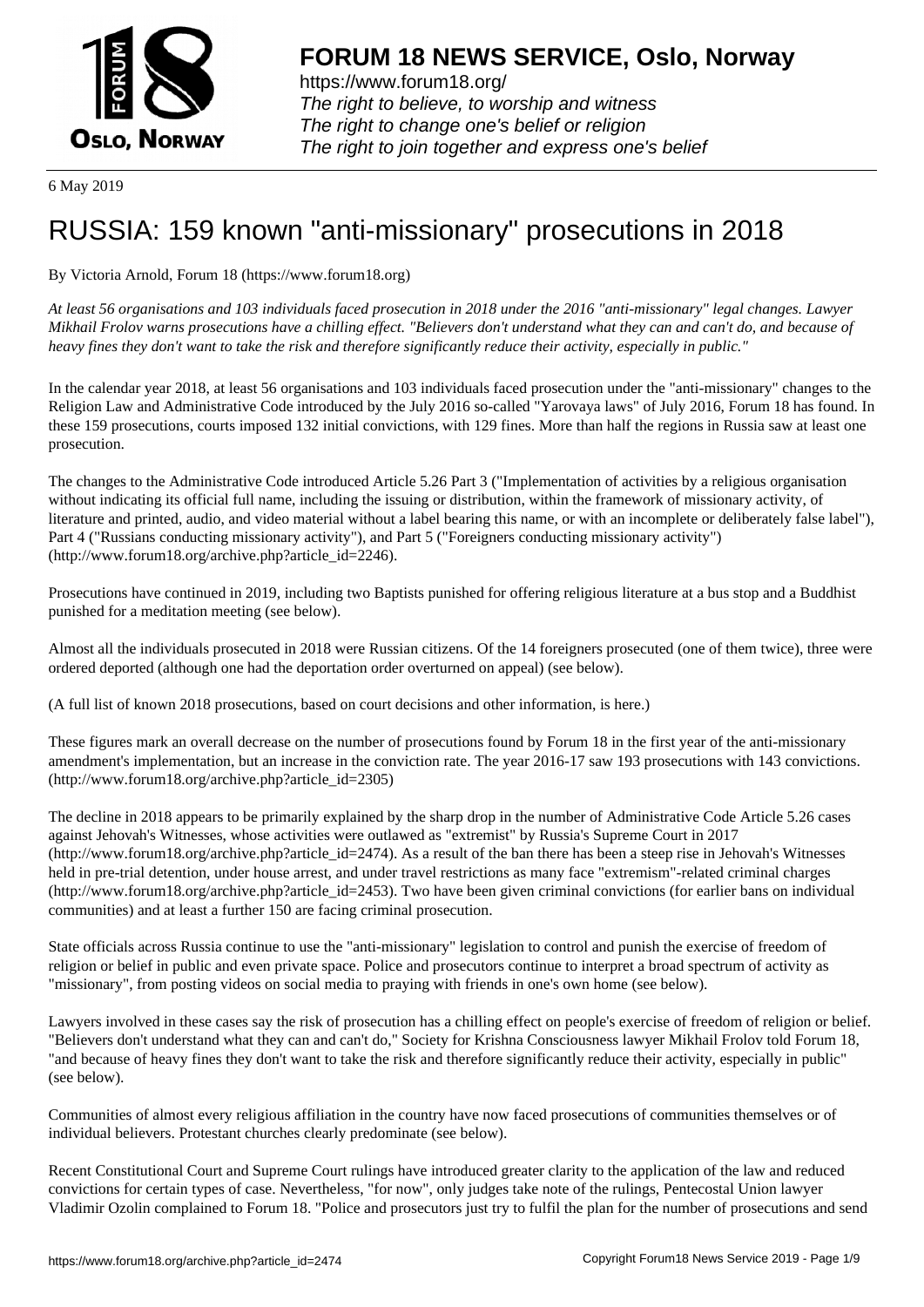Anyone charged with unlawful "missionary activity" is highly likely to end up with a punishment. The overall initial conviction rate appears to have increased since the amendments came into force, and appeals rarely succeed (see below).

Russia also imposes prosecutions under the "anti-missionary" amendment in Crimea, which it annexed in 2014. (http://www.forum18.org/archive.php?article\_id=2441)

## Chilling effect?

The July 2016 "anti-missionary" legal changes (http://www.forum18.org/archive.php?article\_id=2246) may be deterring some religious communities from public expressions of belief. "Because of the impossibility of clearly distinguishing between religious and missionary activities, the courts often conflate these concepts," Society for Krishna Consciousness lawyer Mikhail Frolov commented to Forum 18 on 9 April.

"Believers don't understand what they can and can't do," Frolov added, "and because of heavy fines they don't want to take the risk and therefore significantly reduce their activity, especially in public."

Pentecostal Union lawyer Vladimir Ozolin agrees that, "to some extent", the "anti-missionary" amendment has had a deterrent effect. "Believers are afraid to carry the Word of God to the masses, because they fear fines," he told Forum 18 on 19 April. "As ever, state officials assume that any church activity is missionary activity, which is certainly not true."

Church members have increasingly sought advice from him on how to hold a particular religious event to try to avoid the risk of prosecution, Ozolin added. The Pentecostal Union has therefore produced additional training courses.

### Background

On 6 July 2016, President Vladimir Putin signed amendments to the Religion Law imposing harsh restrictions on the sharing of beliefs, including on where and by whom they may be shared. The amendments ban broadly defined "missionary activity" by anyone without written permission from an officially recognised religious association, and apparently any activity performed by religious organisations not using their full legal names.

The amendments also prohibit "missionary activity" on residential premises, or carried out by anyone who is a former member of an allegedly "extremist" religious organisation, and allow wide scope for arbitrary official actions.

The amendments were introduced as part of an "anti-terrorism" package proposed by United Russia Duma deputy Irina Yarovaya and Senator Viktor Ozerov. Protests against the changes were widespread. (http://www.forum18.org/archive.php?article\_id=2246)

A 2015 amendment to the Religion Law required all unregistered religious groups to notify the authorities (usually to local branches of the Justice Ministry) of their existence and activities. This includes providing names and addresses of all their members, and addresses where any meeting takes place. (http://www.forum18.org/archive.php?article\_id=2246)

Although no explicit punishment currently exists for not submitting this notification, Forum 18's analysis of prosecutions under Administrative Code Article 5.26, Parts 4 and 5, shows that failure to do is frequently taken as evidence of unlawful "missionary activity".

### Punishments

Individuals and legal entities who violate any of the July 2016 restrictions and requirements are subject to punishment under Administrative Code Article 5.26, Part 3 ("Implementation of activities by a religious organisation without indicating its official full name, including the issuing or distribution, within the framework of missionary activity, of literature and printed, audio, and video material without a label bearing this name, or with an incomplete or deliberately false label"), Part 4 ("Russians conducting missionary activity"), or Part 5 ("Foreigners conducting missionary activity").

These were all signed into law at the same time. (http://www.forum18.org/archive.php?article\_id=2246)

Under Part 4 ("Russians conducting missionary activity"), Russian citizens are liable for a fine of 5,000 to 50,000 Roubles. For organisations (legal entities), the fine stands at 100,000 to 1 million Roubles. Religious groups, while they may share their beliefs in limited circumstances, are not legal entities – their members are therefore subject to prosecution as individuals.

Foreigners may be fined 30,000 to 50,000 Roubles for the same offence under Part 5 ("Foreigners conducting missionary activity"), with the possibility of expulsion from Russia.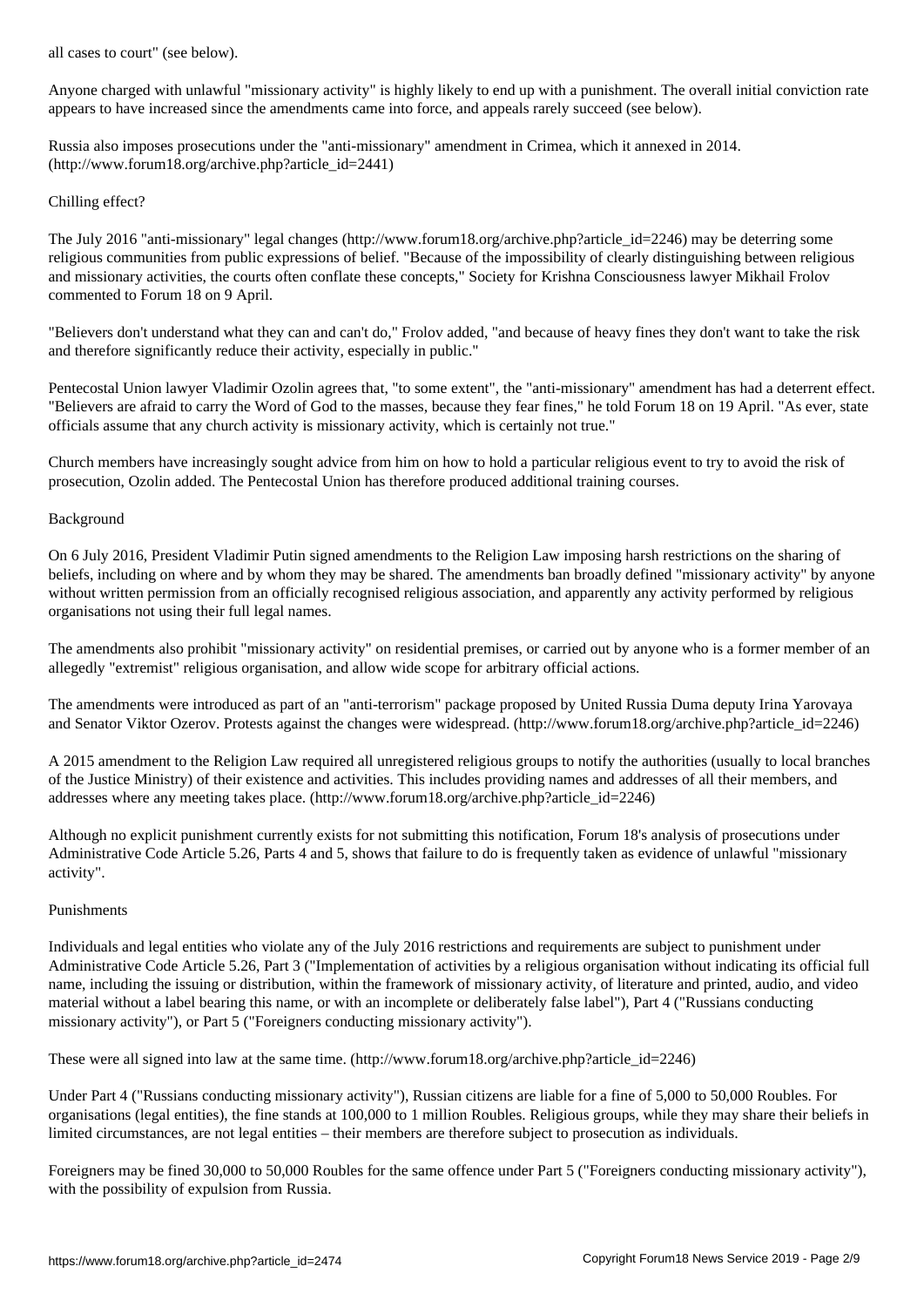including the issuing or distribution, within the framework of missionary activity, of literature and printed, audio, and video material without a label bearing this name, or with an incomplete or deliberately false label") are a fine of 30,000 to 50,000 Roubles and possible confiscation of any materials.

A fine of 50,000 Roubles represents nearly six weeks' average wages for those in work or 16 weeks' average state retirement pension.

Prosecutions continue in 2019

Prosecutions are continuing in 2019. On 15 January 2019, Baptists Sergei Roshchin and Valery Turkin received fines of 5,000 Roubles each under Administrative Code Article 5.26, Part 4 ("Russians conducting missionary activity"). They were punished for offering religious literature at a bus stop in central Ryazan, without the necessary authorising documents from a religious group or organisation. The two men argued that they were not members of the Baptist religious group in Ryazan, and that they had been sharing only their personal beliefs.

The judge at Soviet District Magistrate's Court No. 21 concluded, however, that Roshchin and Turkin had intended to involve new members in a religious association, as they had allegedly given people invitations to a meeting for worship. The two men appealed unsuccessfully at Ryazan's Soviet District Court on 6 March 2019.

On 7 February 2019, Sochi's Khostinsky District Magistrate's Court No. 99 fined Buddhist leader Igor Darayev 5,000 Roubles under Administrative Code Article 5.26, Part 4 ("Russians conducting missionary activity"). It punished him for organising "collective meditation" in a boathouse for "about a dozen" fellow Buddhists, without the necessary authorising documents from his religious association.

### 2018 statistics

In an analysis of available court records, Forum 18 found a total of 159 prosecutions brought to trial under Administrative Code Article 5.26, Parts 3, 4, and 5 in the calendar year 2018. It is unknown how many other individuals and organisations may have faced charges as cases against Russian citizens and legal entities (which comprise the vast majority) are heard in magistrates' courts, of which there are more than 7,000 across the country, and it is becoming increasingly difficult to establish accurate figures if communities or their members do not themselves make prosecutions known.

The 159 prosecutions found by Forum 18 involved 56 organisations and 103 individuals (some of them charged more than once for different incidents). Fourteen women and 88 men are known to have been brought to court, as well as one person whose gender is unknown.

A number of the prosecutions followed surveillance by the FSB security service of people exercising freedom of religion and belief. The FSB then informed prosecutors office officials or the ordinary police, who then initiated prosecutions against the people or community involved.

### In 2018, there were:

- 54 prosecutions (49 of communities, 5 of individuals) under Part 3 ("Implementation of activities by a religious organisation without indicating its official full name, including the issuing or distribution, within the framework of missionary activity, of literature and printed, audio, and video material without a label bearing this name, or with an incomplete or deliberately false label");

- 90 prosecutions (7 of communities, 83 of individuals) under Part 4 ("Russians conducting missionary activity");

- and 15 prosecutions under Part 5 ("Foreigners conducting missionary activity").

The total number of prosecutions has fallen compared with the first year of the anti-missionary legislation's implementation (July 2016 to July 2017, when Forum 18 found 193 cases (http://www.forum18.org/archive.php?article\_id=2297)). This appears to be primarily down to the Supreme Court's decision to liquidate the Jehovah's Witnesses' Administrative Centre as an "extremist organisation" and ban all Jehovah's Witness activity nationwide – this came into force in July 2017 (http://www.forum18.org/archive.php?article\_id=2297). As a result of the ban there has been a steep rise in Jehovah's Witnesses held in pre-trial detention, under house arrest, and under travel restrictions as over 100 face "extremism"-related criminal charges (http://www.forum18.org/archive.php?article\_id=2453).

Between July 2016 and July 2017, Forum 18 noted 43 cases against Jehovah's Witnesses under Administrative Code Article 5.26, Parts 3, 4, and 5 (http://www.forum18.org/archive.php?article\_id=2305). In 2018, this had dropped to only two.

The deterrent effect of the "anti-missionary" amendment might also have contributed to the decline in the number of cases initiated.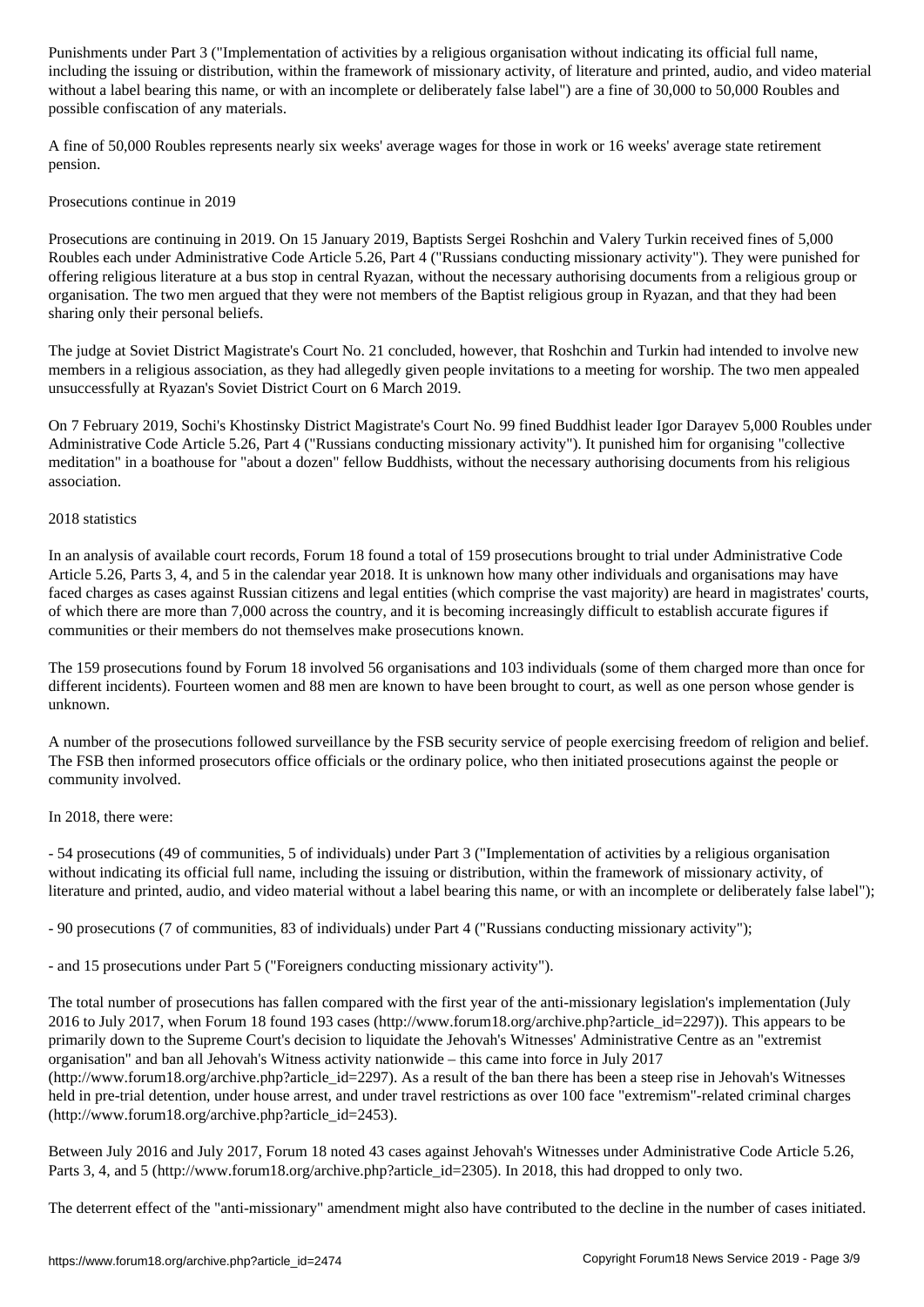its official full name, including the issuing or distribution, within the framework of missionary activity, of literature and printed, audio, and video material without a label bearing this name, or with an incomplete or deliberately false label") has also reduced the number of individuals charged (as opposed to legal entities – see below).

Nevertheless, religious communities themselves do not view the situation as necessarily improving. Pentecostal Union lawyer Vladimir Ozolin believes more cases are in fact being brought against members of his religious association. "Alarming news about prosecutions is now coming more often from remote regions of Russia, such as Yakutiya and the Yamalo-Nenets Autonomous Region."

Hare Krishna lawyer Mikhail Frolov notes an "insignificant increase" in cases against adherents and communities of the Society for Krishna Consciousness.

Increasing rate of conviction?

First instance courts convicted a total of 132 defendants and acquitted only 11, while a further three were freed from administrative liability because of the "insignificance" of their "offences". Judges sent back another 11 cases (six cases under Administrative Code Article 5.26 Part 4 ("Russians conducting missionary activity"), and five cases under Administrative Code Article 5.26 Part 3 ('Implementation of activities by a religious organisation without indicating its official full name, including the issuing or distribution, within the framework of missionary activity, of literature and printed, audio, and video material without a label bearing this name, or with an incomplete or deliberately false label')) to police or prosecutors for the correction of technical errors, and one was transferred to another jurisdiction – but none of these appears to have been resubmitted. The outcome of one prosecution remains unknown.

This gives an initial conviction rate of 90 per cent for cases in which there was a known verdict. In 2016-2017, this figure was 82 per cent. (http://www.forum18.org/archive.php?article\_id=2305)

Of those convicted in 2018, all but three received fines. One defendant under Part 4 ("Russians conducting missionary activity") received no punishment because of the "insignificance" of the offence, and two under Part 3 ("Implementation of activities by a religious organisation without indicating its official full name, including the issuing or distribution, within the framework of missionary activity, of literature and printed, audio, and video material without a label bearing this name, or with an incomplete or deliberately false label") were given warnings. Fines for individual Russians under Part 4 ranged from 5,000 Roubles (the minimum punishment available and the most commonly imposed), to 10,000 Roubles. Organisations were fined between 50,000 Roubles (the minimum) and 100,000 Roubles under Part 4.

For the 15 prosecutions of foreigners under Part 5 ("Foreigners conducting missionary activity"), punishments ranged from the minimum of 30,000 Roubles to the maximum of 50,000 Roubles. One American, one South Korean, one German, one Zimbabwean (tried twice for separate "offences"), six Israelis (all charged in the same incident), two Ukrainians, and two Kyrgyz citizens were prosecuted under Part 5.

An additional punishment which may be imposed on foreigners is deportation. This may take the form of forced expulsion, in which the defendant is held in a Federal Migration Service detention facility until he or she can be sent out of Russia, or monitored independent departure, in which an individual remains free and makes his or her own way out of the country by a stipulated date. Three people were sentenced to deportation (all in the form of monitored independent departure) under Part 5 in 2018, although one managed to have this overturned on appeal.

### Most appeals fail

Defendants submitted initial appeals in 65 cases (either to district/city courts within ten days of the original verdict, or as supervisory appeals to regional courts after the original ruling comes into force). Of these, 50 were unsuccessful and only ten successful. Three appeals resulted in reductions in punishment (two reduced fines and one rescinded deportation order). Judges rejected two appeals without consideration.

Twenty-three defendants challenged their unsuccessful appeal rulings at the supervisory level in regional courts – 18 of these were again unsuccessful, while another was rejected without consideration. Two defendants (whose cases arose from the same investigation) succeeded in having their appeals sent for re-examination at district court level, at which their convictions were at last overturned. The outcomes of two supervisory appeals are unknown.

Police and prosecutors appealed against only four verdicts (three acquittals and one conviction with no punishment imposed). Three of these challenges were unsuccessful, while one was sent for re-examination but the acquittal was upheld at retrial.

Increasingly broad religious profile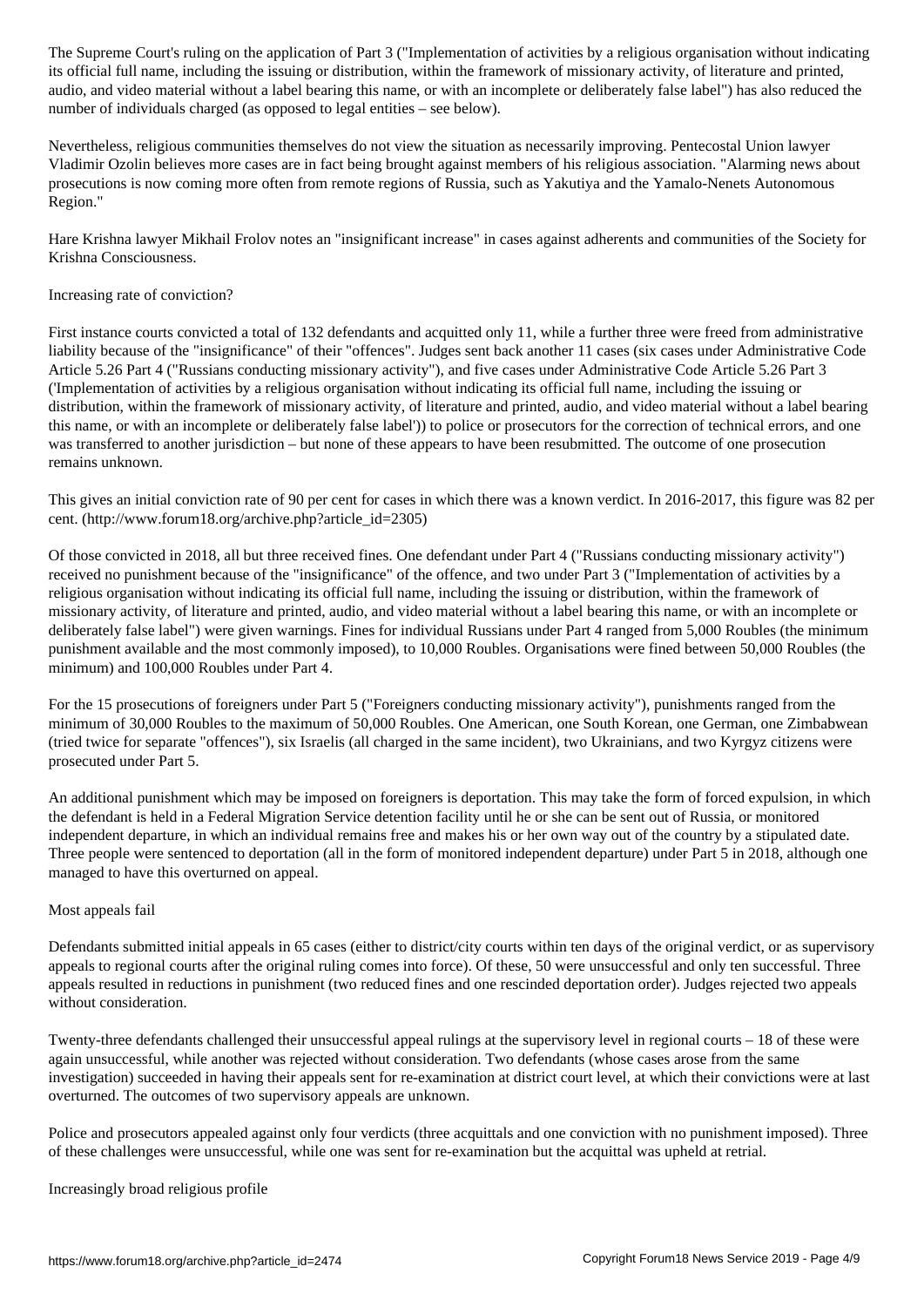including Pentecostals – 50; Baptist (Baptist Union, Council of Churches, independent/unknown) – 39; Society for Krishna Consciousness (Hare Krishna) – 19; Muslims – 17; Jews – 8; Seventh-day Adventists – 5; Roman Catholics – 3; unspecified Christians – 3; Presbyterians – 2; Falun Gong – 2; Jehovah's Witness – 2; Church of Jesus Christ of Latter-day Saints – 1; Methodist – 1; Old Believer (Pomorian Old Orthodox) – 1; Russian Orthodox (Moscow Patriarchate) – 1. The religious affiliation of five defendants remains unknown.

In the first year of the anti-missionary legislation's implementation (2016-17), Buddhists, Lutherans, the New Apostolic Church, the Salvation Army, the Ukrainian Reformed Orthodox Church and the Russian Orthodox Church Abroad also faced charges, as well as the Gideons Bible distribution society.

2018 saw the first known cases against Roman Catholic, Methodist, and Old Believer churches under Part 3 ("Implementation of activities by a religious organisation without indicating its official full name, including the issuing or distribution, within the framework of missionary activity, of literature and printed, audio, and video material without a label bearing this name, or with an incomplete or deliberately false label"), and against adherents of the Chinese spiritual movement Falun Gong and a Russian Orthodox (Moscow Patriarchate) priest under Part 4 ("Russians conducting missionary activity").

Moscow Patriarchate priest Fr Roman Tomilov was fined 5,000 Roubles at Nurlat District Magistrate's Court No. 1 (Republic of Tatarstan) on 1 March 2018 for "holding a meeting for worship in the presence of the congregation of a prayer house" and talking to them about "his understanding of Christianity". Fr Roman had been suspended from his priestly duties by his Moscow Patriarchate diocese because he and five other local priests had refused to commemorate Patriarch Kirill in their prayers in protest at the Patriarch's "ecumenism" in meeting Pope Francis in Cuba.

### Broad geographical spread

Forty-seven of Russia's 83 federal subjects saw at least one prosecution under Administrative Code Article 5.26, Parts 3, 4, and 5 in 2018 (not counting Russian-occupied Crimea and Sevastopol). The highest figures were found in the Republic of Bashkortostan (13 prosecutions), Moscow (13), Nizhny Novgorod Region (11), Chelyabinsk Region (10), Voronezh Region (7), Khanty-Mansi Autonomous Region (7), Kemerovo Region (6), Orenburg Region (6), and the Republic of North Osetiya-Alaniya (6).

### Recent legal changes – any impact?

Only a few defendants have taken their appeals to the highest levels of the Russian court system, but some of these challenges have led to rulings or court statements which have gone some way towards clarifying the application of the "anti-missionary" amendment and the use of Administrative Code Article 5.26, Parts 3, 4, and 5.

Lawyers who have represented individuals and communities in anti-missionary prosecutions have cautiously welcomed these rulings, but they do not appear to have a great impact on prosecution rates so far.

#### March 2018 Constitutional Court ruling

On 13 March 2018, the Constitutional Court announced its refusal to consider an appeal from Baptist Sergei Stepanov, who was convicted in 2017 for posting an invitation to an Easter meeting for worship on the VKontakte social network. In its statement, the Court issued an interpretation of some of the legal norms in the "anti-missionary" legislation. (http://www.forum18.org/archive.php?article\_id=2377)

According to the Constitutional Court, "A defining feature [sistemoobrazuyushchy priznak] of missionary activity is the dissemination by citizens and their associations of information about a specific religious belief among persons who, not being its followers, are involved in their number, including as participants in specific religious associations". Therefore, the distribution of information for example about meetings for worship, ceremonies, or events "falls under the definition of missionary activity as such, only if it contains the said defining feature" (http://www.forum18.org/archive.php?article\_id=2377).

The Constitutional Court concluded that establishing whether missionary activity has been carried out requires "the identification of all the signs of missionary activity specified in [the Religion Law]". If any is absent, the religious activity "cannot qualify as missionary activity in the sense of the [Religion Law], and therefore, even if it is committed in violation of the requirements of the [Religion Law], it does not constitute an offence as stipulated in Administrative Code Article 5.26, Part 4 ["Russians conducting missionary activity"]" (http://www.forum18.org/archive.php?article\_id=2377).

This appears to be having a noticeable but so far limited effect on cases brought under Administrative Code Article 5.26, Part 4. A few judges acknowledged the definition in 2018. Forum 18 found only four explicit mentions of it in written verdicts, as well as three rulings in which its principles were evidently applied. In two cases – those of Seventh-day Adventist pastor Oleg Korban in the Bryansk Region and Hare Krishna adherent Nikolai Kryukov from Khabarovsk – it was invoked by the defence, but did not prevent judges from reaching guilty verdicts.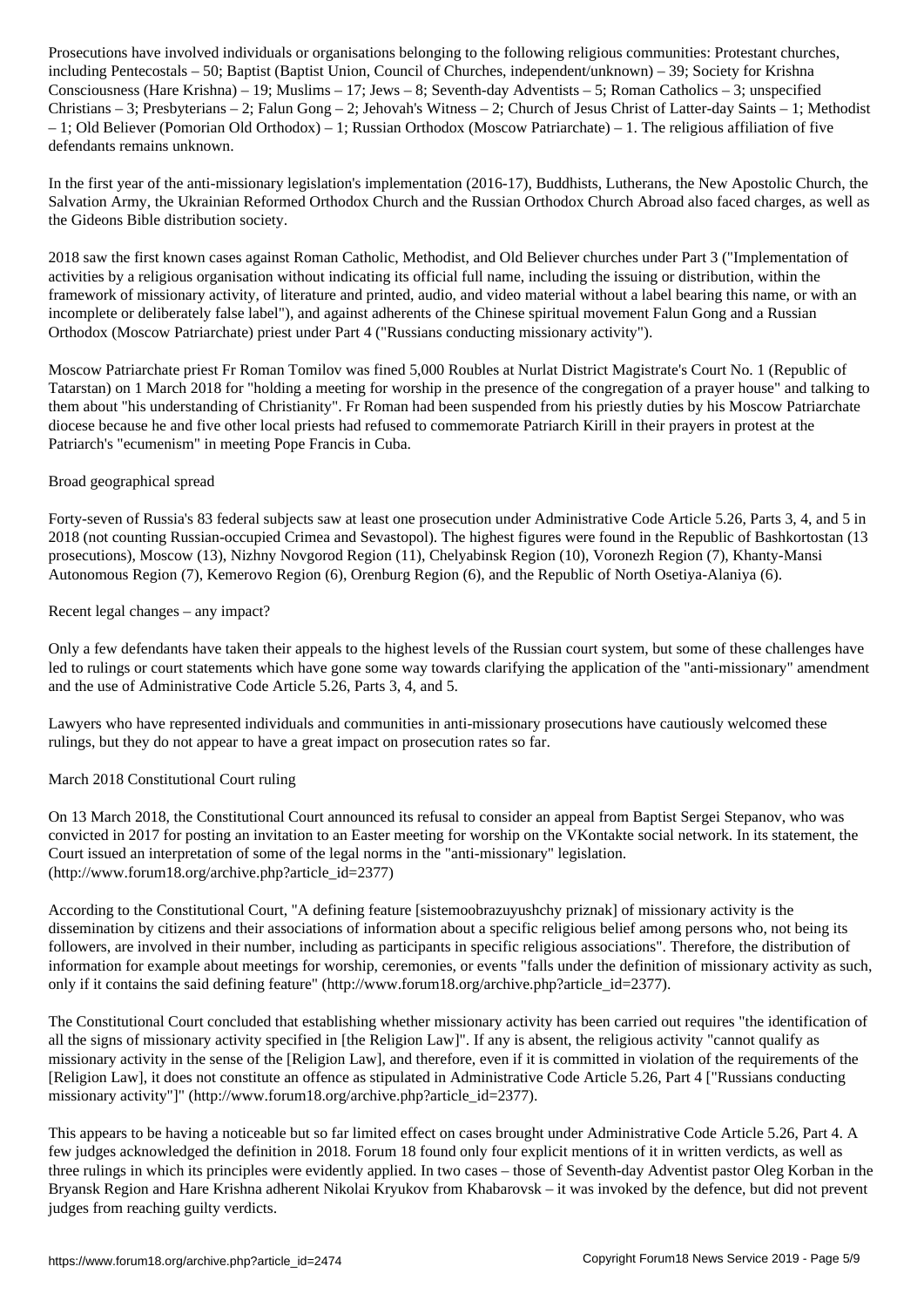The Constitutional Court ruling allowed a further five defendants, however, to escape punishment. For example, Taygib Gadzhiyev was charged under Administrative Code Article 5.26, Part 4 ("Russians conducting missionary activity") for leading Friday prayers for fellow Muslims without the necessary documentation authorising missionary activity on behalf of a religious group or organisation. In acquitting Gadzhiyev on 30 October 2018, the judge at Novosil District Magistrate's Court in Oryol Region referred to the Constitutional Court's definition, and concluded that the police inspection report did not show that any non-Muslims had been present, and that the defendant had therefore not been seeking to involve any non-members in his religious association.

Similarly, on 21 November 2018, Kemerovo Regional Court overturned Rose of Eden Evangelical Church's 50,000 Rouble fine for advertising meetings for worship and youth group activities online and holding meetings for worship and keeping literature on premises "accessible to all". Citing the Constitutional Court, the supervisory appeal judge ruled that the church's actions lacked the "system-defining feature" of missionary activity, ie. the goal of involving non-members.

Despite this apparently minor impact so far (seven cases out of a possible 85 heard after 13 March 2018), lawyers believe that the Constitutional Court's definition will have a positive effect. Courts "are beginning to pay more attention" to it, Pentecostal Union lawyer Vladimir Ozolin told Forum 18. "Its application in judicial practice is being developed and we already have something with which to appeal in judicial processes. Of course it has an important role."

Ozolin added that "for now", only judges take note of it. "Police and prosecutors just try to fulfil the plan for the number of prosecutions and send all cases to court."

November 2017 Supreme Court ruling on Administrative Code Article 5.26, Part 3

Strictly speaking, only legal entities should be subject to prosecution under Administrative Code Article 5.26 Part 3 ("Implementation of activities by a religious organisation without indicating its official full name, including the issuing or distribution, within the framework of missionary activity, of literature and printed, audio, and video material without a label bearing this name, or with an incomplete or deliberately false label"), as the law itself only explicitly mentions religious organisations. Nevertheless, several religious leaders have been tried and fined under this Part, sometimes in addition to their communities. (http://www.forum18.org/archive.php?article\_id=2306)

On 7 November 2017, the Supreme Court upheld an appeal by Pentecostal pastor Vitaly Shmidt against his conviction under Administrative Code Article 5.26, Part 3, in which he argued that Part 3, as written, did not apply to private individuals or people employed in an official capacity, only to legal entities.

In his decision, Judge Sergei Nikiforov agreed that "A systematic interpretation of the provisions of Administrative Code Article 5.26 permits the conclusion that only a special entity, which is a religious organisation, is subject to administrative liability in accordance with [Article 5.26, Part 3]", and that Shmidt should therefore be acquitted.

Shmidt had been fined 30,000 Roubles in December 2016 for "allowing the distribution, as part of missionary activity, of literature which was not marked with the full official name" of his Cornerstone Church in Ulyanovsk. His subsequent appeals to district and regional courts were unsuccessful, but the Supreme Court's ruling overturned his fine.

Since this ruling came into force, fewer individuals appear to have been prosecuted and convicted under Administrative Code Article 5.26 Part 3 ("Implementation of activities by a religious organisation without indicating its official full name, including the issuing or distribution, within the framework of missionary activity, of literature and printed, audio, and video material without a label bearing this name, or with an incomplete or deliberately false label"), as judges have taken the Supreme Court's clarification into account.

In the year 2016-17, 12 individuals appeared in court – seven were found guilty, four cases were sent back by judges, and one person was acquitted. In 2018, police and prosecutors lodged only five cases against individuals under Part 3, three of which were sent back. Two cases did, however, lead to convictions and fines, which should not have happened in the light of the Supreme Court's ruling.

Police and prosecutors may also try to use Part 4 ("Russians conducting missionary activity") against individual clergy and congregation members for failure to use a religious community's full official name in some contexts.

For example, a court fined Denis Chuprov, a Pentecostal pastor in Altai Region, 5,000 Roubles on 23 May 2018 because, as lawyer Vladimir Ozolin explained to Forum 18, Chuprov's religious group "was considered a structural subdivision of a religious organisation, and members of the group had [allegedly] carried out missionary activity [by having a Bible lying on a table] while distributing food to the needy". Ozolin stresses that Chuprov was not even present.

"In general, these Supreme Court decisions are positive," Ozolin concludes, "but they are not enough, because the question still remains open over so-called signs and nameplates, as well as the labelling of audio and video files."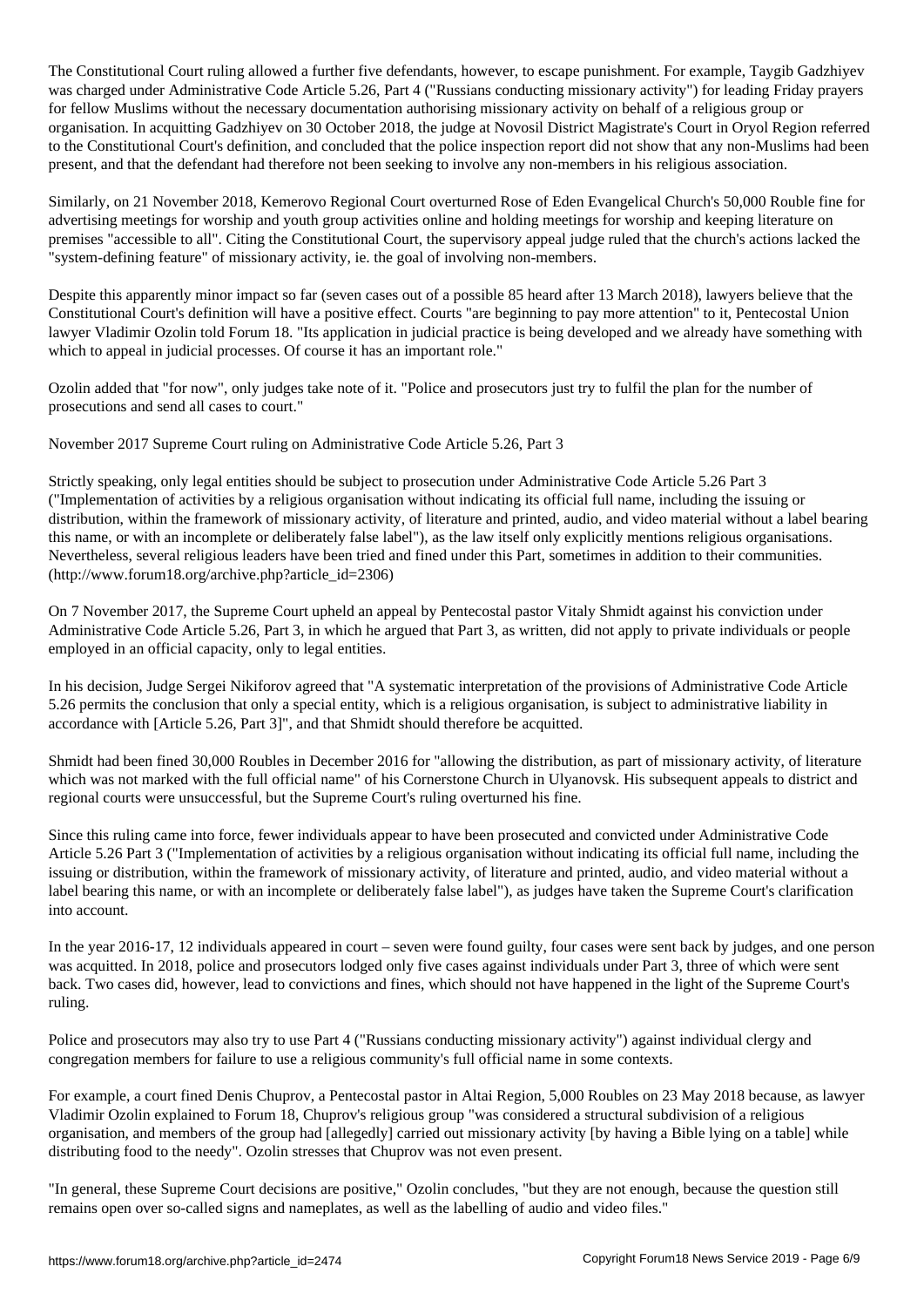# In 2017, the Salvation Army in Vladivostok unsuccessfully appealed to the Constitutional Court over its December 2016 conviction for failing to mark Bibles on its premises with its full official name. The Salvation Army argued that this labelling requirement "unreasonably and excessively" restricts freedom of religion in a democratic society and is too vague as to which materials should be labelled.

December 2017 Constitutional Court ruling on Administrative Code Article 5.26, Part 3

The Constitutional Court on 7 December 2017 decided that it "could not consider the requirement of marking printed, audio and video materials to be incompatible with constitutionally protected values in a democratic state, bearing in mind that, in modern conditions, missionary activity is often camouflage for the implementation of terrorist and extremist activities, primarily the recruitment of new members of terrorist and extremist organisations".

The Court did, however, also note that "religious organisations have the right to produce, acquire, export, and import without the purpose of distribution in the Russian Federation religious literature, printed, audio and video materials, and other items of religious purpose. In cases of the use of literature, and printed and other materials by a religious organisation with no possibility of missionary activity, the requirement of labelling as set out in the disputed provisions of [Religion Law], does not apply".

The Court also stated that: "materials produced by a religious organisation, as well as those not produced by the religious organisation, but distributed as part of missionary activities on its behalf outside the places specifically designated by [Religion Law] Article 24.1, Paragraph 2, are subject to marking".

"The distribution of religious literature and materials of religious purpose as part of missionary activity should be understood not only as the delivery of these materials to specific individuals, but also as the provision of free access to this literature and these materials to an indefinite number of persons," the Court added.

This suggests that any material placed in the open in premises used by a religious organisation, even if such materials are only ever used by members of the community itself, should be subject to the labelling requirement and could therefore render the organisation liable to prosecution under Administrative Code Article 5.26 Part 3 ("Implementation of activities by a religious organisation without indicating its official full name, including the issuing or distribution, within the framework of missionary activity, of literature and printed, audio, and video material without a label bearing this name, or with an incomplete or deliberately false label"). Proving the absence of "the purpose of distribution" in the context of this provision would be almost impossible.

As the cases found by Forum 18 in 2018 indicate, prosecutions under Part 3 are regularly based on the presence of materials which are not being actively distributed at the time of the alleged offence and which are not intended for any distribution outside a place of worship.

Continued broad interpretation of the law

Despite the Constitutional Court's March 2018 ruling, state officials in 2018 continued to bring to court cases based on a wide range of religious activity, much of it clearly aimed only at people who are already adherents of a particular faith.

The lack of clarity remaining about whether is it possible for private individuals to share beliefs on their own behalf (not that of a religious association) means that people continue to be prosecuted essentially for not having (or not being able to demonstrate) a formal connection to a registered religious organisation or formally constituted religious group.

For example, six Israeli citizens – employees of a Jewish Kabbalah study centre (registered as a company, not a religious organisation) – received fines of 50,000 Roubles each under Administrative Code Article 5.26, Part 5 ("Foreigners conducting missionary activity") for placing Hanukah candles in the windows of their Moscow office. Prosecutors charged them with "the dissemination of information about Kabbalah beliefs among non-members of this religious association, with the aim of involving such people as participants", without having notified the authorities of the existence of a religious group.

Similarly, under Administrative Code Article 5.26, Part 3 ("Implementation of activities by a religious organisation without indicating its official full name, including the issuing or distribution, within the framework of missionary activity, of literature and printed, audio, and video material without a label bearing this name, or with an incomplete or deliberately false label") state officials can interpret virtually any activity, even mere existence, as grounds for prosecution.

The majority of such cases are now based on absent or insufficient signage on buildings, but 2018 also saw prosecutions for failing to use a community's full official name on its website, in YouTube videos of events, on hymn books used in meetings for worship, and in an official stamp on documents submitted for a routine Justice Ministry inspection.

They include cases in which congregation members distributed the material which supposedly should have been marked (for instance, when Catholics in the Perm Region uploaded videos of church activities without their church's knowledge). This raises the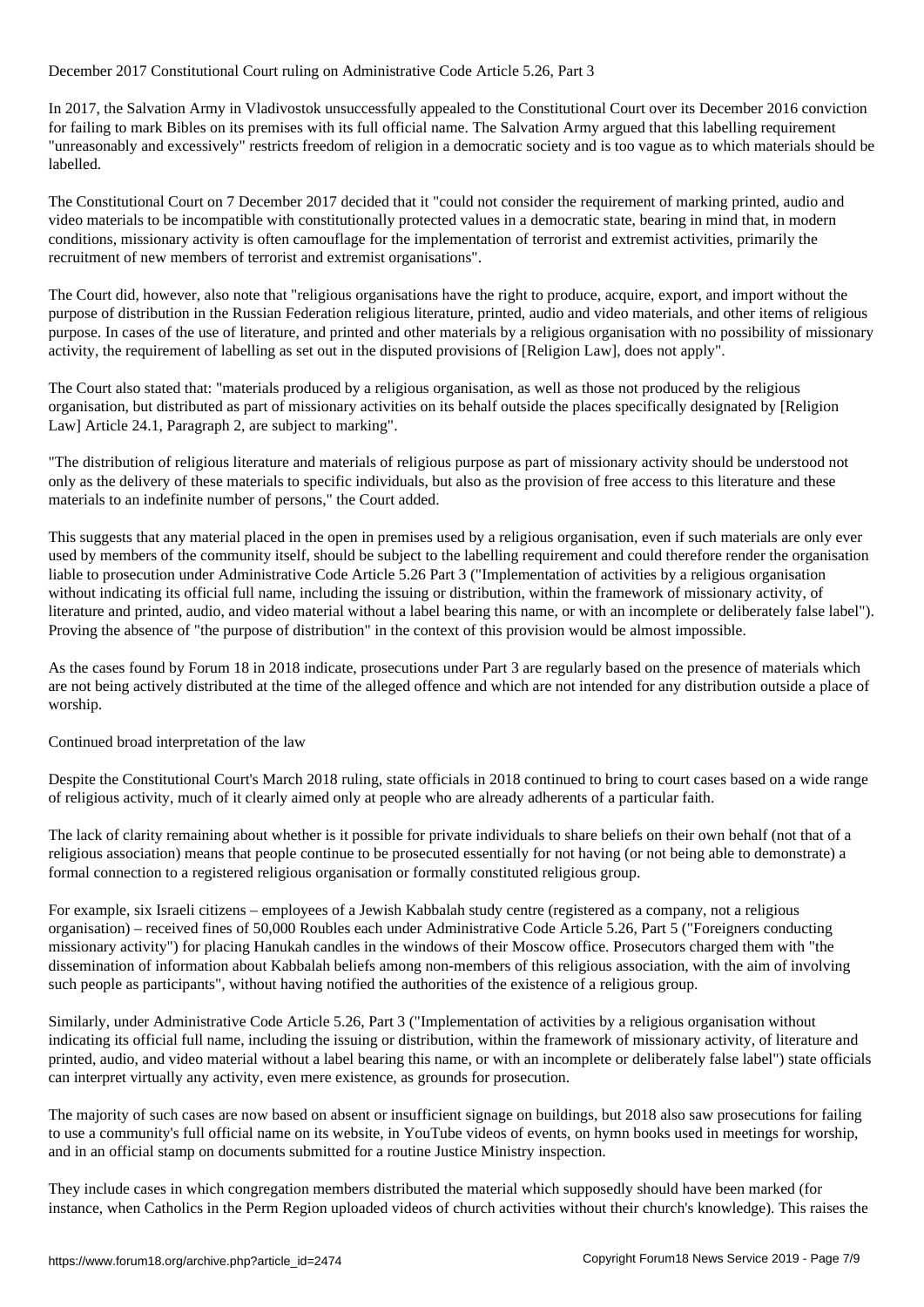Lack of notification leading to more prosecutions

An increasingly common reason behind the prosecution of individuals is an alleged failure to submit notification of the existence of a religious group, even if the defendant is not in fact a member of any religious group. This is a particular problem for both independent Baptists and Council of Churches Baptists. The latter refuse on principle to seek any kind of state registration, and have argued publicly against the restrictions imposed by the introduction of the group notification requirement in 2015.

On many occasions, there appears to be no reason that an individual should have deemed notification necessary, e.g. when no regularly meeting group exists anyway, or meeting for worship involves only casual gatherings of friends at home.

2018 saw 39 prosecutions (including two groups of 6) for such lack of notification, involving primarily Council of Churches Baptists, but also the six Israeli Jews mentioned above, two followers of Falun Gong, four Muslims, four Pentecostal Christians (two lay people, two pastors), one Baptist Union pastor, one independent Protestant pastor, and one Hare Krishna adherent. In 2016-17, there were 24 similar prosecutions.

#### Prosecutions only for worship

Most cases based on such failure to notify arose from state officials discovery either of collective meetings for prayer being held outside formal places of worship, most usually by groups of acquaintances in someone's home, or of activities (often one-off actions) which an individual might reasonably assume could not be interpreted as "missionary activity".

"State officials do not distinguish between worship and missionary activity," lawyer Vladimir Ozolin told Forum 18. "On the one hand, officers are not competent, but on the other, believers themselves admit guilt and do not defend their rights."

Ozolin also points to a "third factor" – officers "try to achieve high work performance" by compiling reports [sostavleniye protokolov] on administrative violations, ie. charging as many people as possible. "The more there are, the more 'active and productive' the work of state officials – in particular, the police."

Police and prosecutors initiated 11 cases in 2018 specifically for the "offence" of "missionary activity" on residential premises. Nine of these involved meetings for worship, which is legally permitted without restriction on residential premises according to Religion Law Article 16, Paragraph 2. These included a Hare Krishna adherent praying with friends in his own flat; two Kyrgyz Muslims who led Friday prayers for acquaintances; and an unregistered Baptist pastor who held meetings for worship in a house owned by his wife.

The requirement to display a full official name (to avoid prosecution under Administrative Code Article 5.26 Part 3) can result in prosecution under Administrative Code Article Part 4 ("Russians conducting missionary activity") if state officials interpret worship as missionary activity, Forum 18 notes.

Perm Region Baptist pastor G. Gryaznykh's guilty verdict of 22 January 2018 noted that "The placement by [the defendant] at the entrance of a residential building of a sign reading: 'House of Prayer of the International Council of Churches of Evangelical Christian-Baptists, meeting for worship every Sunday from 10am' .. suggests that [the defendant] carries out missionary activity aimed at disseminating information about the beliefs of [the church] among other persons who are not members."

A few defendants convicted for worship on residential premises successfully used the Religion Law's provision to challenge their punishments. Anatoly Chaban, an unregistered Baptist pastor, was fined 5,000 Roubles on 21 April 2018 at Magadan Magistrate's Court No. 7. Police had entered his morning meeting for worship with video cameras, and had later charged him with performing missionary activity on residential premises, as two people who were not members of his religious group had allegedly been present.

On 7 June 2018, however, the appeal judge at Magadan City Court noted the Religion Law's provision for worship on residential premises, as well as citizens' right to freedom of religion and belief under the Russian constitution and international law. The judge concluded that Chaban had simply been leading a prayer meeting, not performing "missionary activity".

The judge also remarked that intent must be established in order to bring a prosecution under Administrative Code Article 5.26, Part 4 ("Russians conducting missionary activity"). The police report had not ascertained whether the pastor was aware of the presence of two non-members at his meeting for worship. (END)

Full reports on freedom of thought, conscience and belief in Russia (http://www.forum18.org/archive.php?query=&religion=all&country=10)

For more background see Forum 18's survey of the general state of freedom of religion and belief in Russia  $(\text{http://www.forum18.org/archive.php?article id=2246)}$ , as well as Forum 18's survey of the dramatic decline in this freedom related